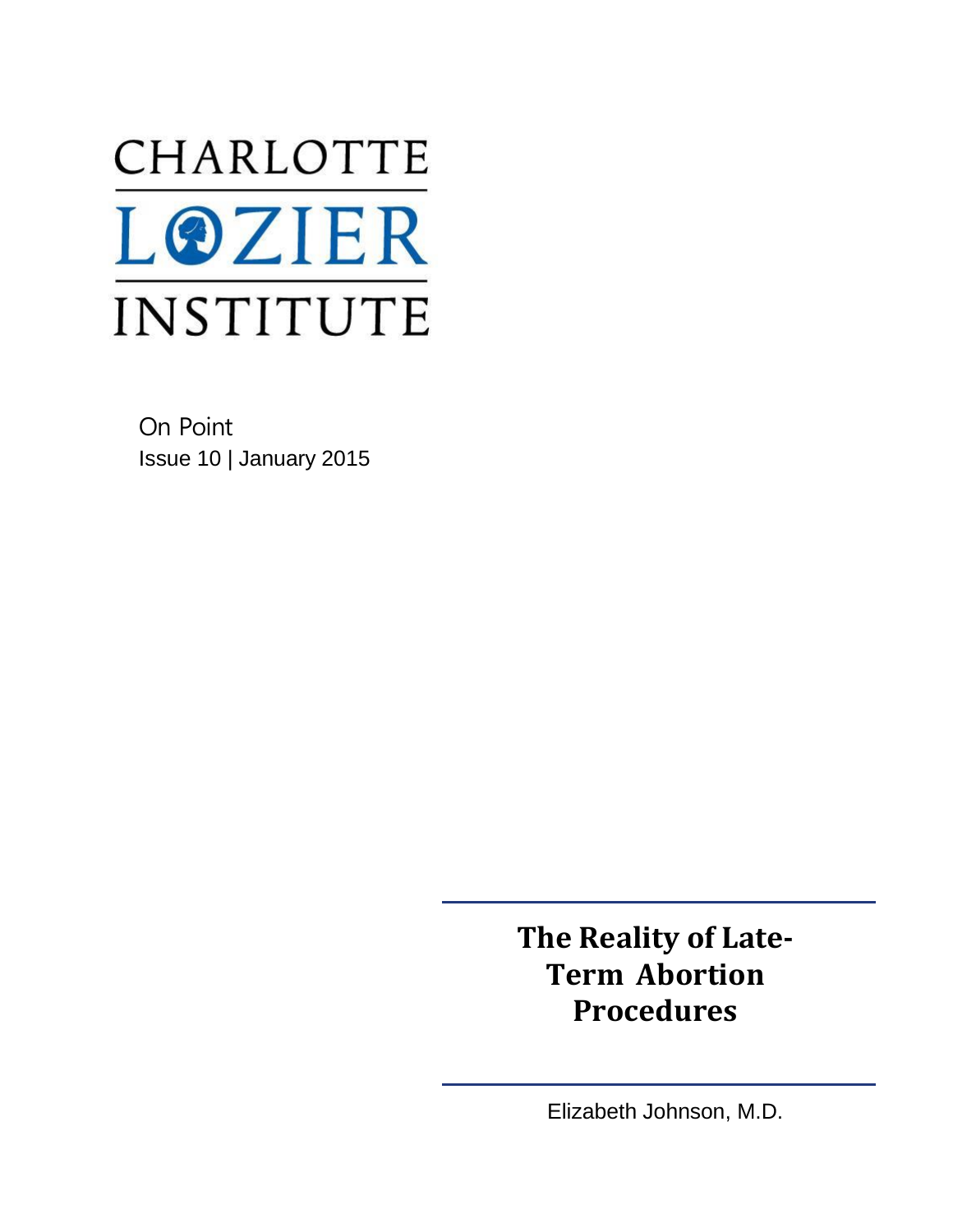

Previous Reports:

Elizabeth Johnson, M.D.; Calvin, Steven; *Induced Abortion and Risk of Subsequent Preterm Birth*, On Point Series 1 Maureen L. Condic, Ph.D. *The Science and Politics of Cloning: What the News Was All About*, On Point Series 2 Charles A. Donovan, *Multi-State Health Plans: A Potential Avenue to Tens of Thousands of Publicly Subsidized Abortions*, On Point Series 3 Charles A. Donovan; Messner, Thomas; *Twenty-Week Bans Raise Issue of Disability Discrimination Abortion*, On Point Series 4 Susan Wills; *New Studies Show All Emergency Contraceptives Can Cause Early Abortion*, On Point Series 5 Susan Wills, *The Overlooked Key to the Drop in US Abortions*, On Point Series 6 Gene Tarne, *Ethical Stem Cells: Back to Basics*, On Point Series 7 Maureen L. Condic, Ph.D., *A Scientific View of When Life Begins,* On Point Series 8 Thomas M. Messner, *The Constitutional Viability of Five-Month Abortion Laws*, On Point Series 9

The full text of this publication can be found at: [https://www.lozierinstitute.org/the-reality](https://www.lozierinstitute.org/the-reality-of-late-term-abortion)[of-late-term-abortion](https://www.lozierinstitute.org/the-reality-of-late-term-abortion)

Comments and information requests can be directed to:

Charlotte Lozier Institute 1200 New Hampshire Avenue, NW, Suite 750 Washington, DC 20036 E-mail: [info@lozierinstitute.org](mailto:info@lozierinstitute.org) Ph. 202-223-802[3/www.lozierinstitute.org](http://www.lozierinstitute.org/)

The views expressed in this paper are attributable to the author and do not necessarily represent the position of the Charlotte Lozier Institute. Nothing in the content of this paper is intended to support or oppose the progress of any bill before the U.S. Congress.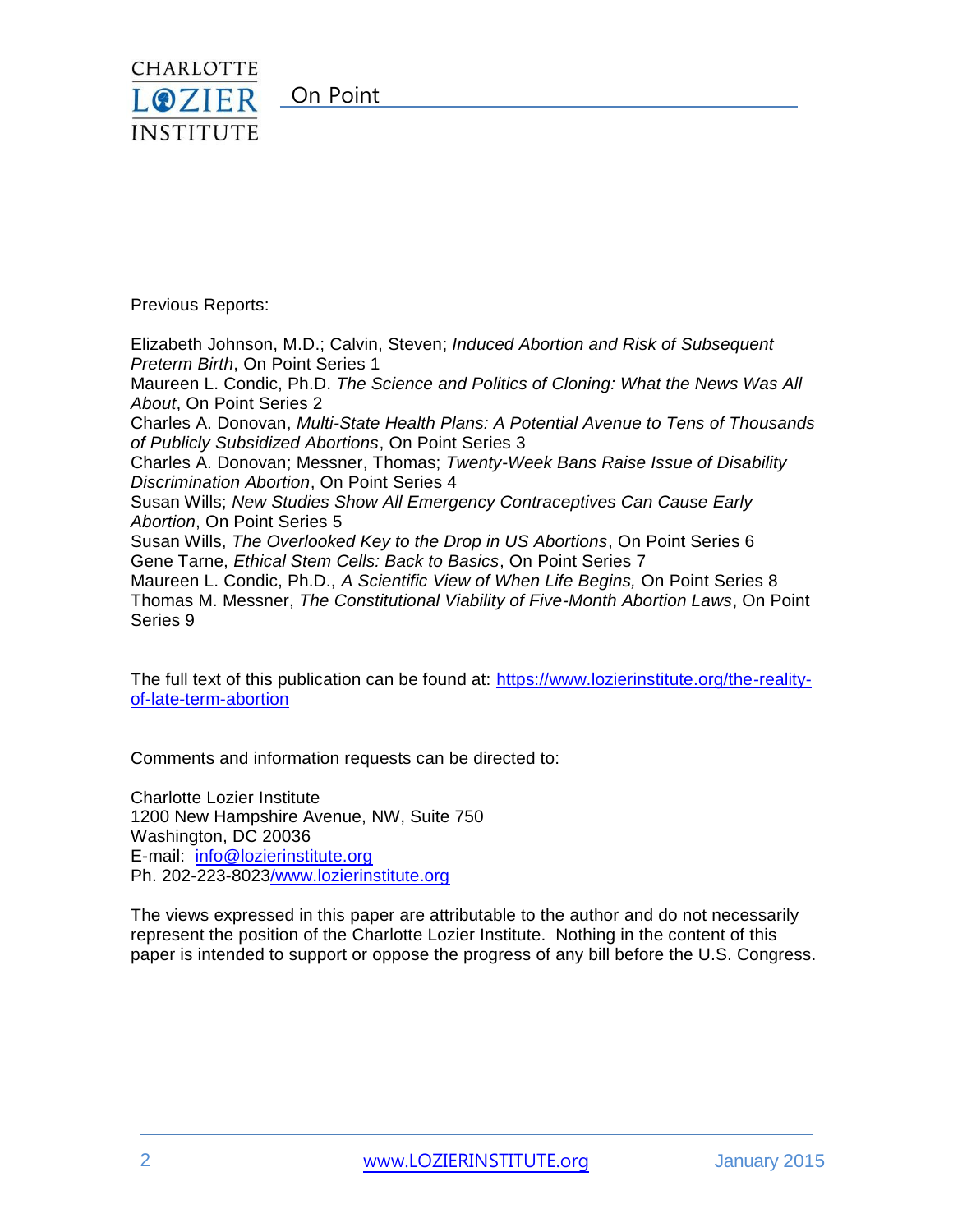

### *Introduction*

Of interest to the medical, moral, sociological, and political issues surrounding late-term abortion is the question of why women seek abortion after 20 weeks gestation. Any data considered to answer this question must be examined carefully for limitations. However, a greater understanding of the reasons why women choose these late-term procedures is valuable to those who seek to offer alternative, compassionate options.

#### *The Reality of Late-Term Abortion Procedures*

Abortions performed after 20 weeks gestation, when not done by induction of labor (which leads to fetal death due to prematurity), are most commonly performed by dilation and evacuation (D  $\&$  E) procedures.<sup>1</sup> These particularly gruesome surgical techniques involve crushing, dismemberment and removal of a fetal body from a woman's uterus, mere weeks before, or even after, the fetus reaches a developmental age of potential viability outside the mother.<sup>2</sup> In some cases, especially when the fetus is past the stage of viability, the abortion may involve administration of a lethal injection into the fetal heart *in utero* to ensure that the fetus is not pulled out alive or with the ability to survive.

Late-term abortion is not an exact medical term, but it has been used at times to refer to surgical dilation  $&$  evacuation (dismemberment) abortions as well as intact dilation  $&$ extraction (partial-birth) abortions performed in the second (13-27 weeks) and third (27- 39 weeks) trimesters. The graphic, unpalatable nature of abortion procedures performed on fetuses of such advanced gestation raises many objections, even among parties who might support abortion at earlier stages.<sup>3</sup> For these reasons, and because of the increased short-term health risks of these procedures for women, $4$  numerous states have considered limiting late-term abortion procedures after 20 weeks gestation.<sup>5</sup> The actual number of surgical abortions performed after 20 weeks in the United States cannot be known due to a lack of national reporting.<sup>6</sup> CDC projections, based largely on voluntary state reporting and abortion provider survey data from the Guttmacher Institute, a former affiliate of Planned Parenthood, estimate that roughly 1%, or over 15,000, abortions are performed after 20 weeks annually in the U.S.<sup>7</sup> Thus, advocates of the women and unborn children affected by these procedures take great interest in mitigating the circumstances that drive women to seek late-term abortions.

For many years, abortion-rights advocates have asserted that abortions after 20 weeks are performed because of maternal health complications or lethal fetal anomalies discovered late in pregnancy.<sup>8</sup> However, wider data from both the medical literature and late-term abortion providers indicates that most late-term procedures are not performed for these reasons. Previous survey studies of late-term abortion patients have confirmed that most late-term abortions are performed because of a delay in pregnancy diagnosis and for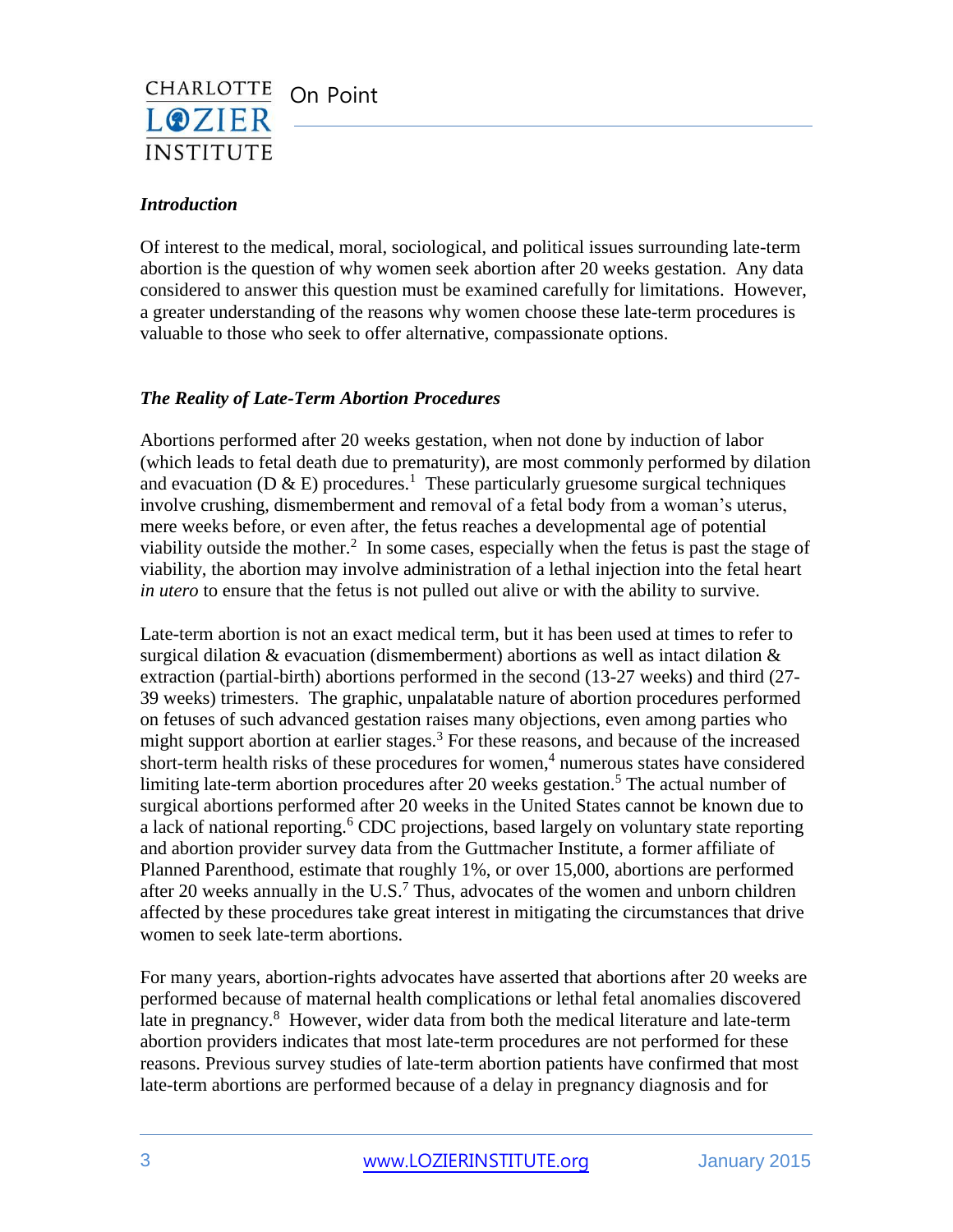

reasons similar to those given by first-trimester abortion patients: financial stressors, relationship problems, education concerns or parenting challenges.<sup>9</sup>

A recent paper entitled, "Who seeks abortion at or after 20 weeks?" supports these conclusions.<sup>10</sup> The study, published in *Perspectives on Sexual and Reproductive Health,*  a journal of the Guttmacher Institute, marks a notable departure from previous statements by abortion rights advocates that late-term abortions were rarely elective. Authors Foster and Kimport highlight the characteristics of women seeking abortion at or after 20 weeks gestation. The authors acknowledge that, in fact, wider "data suggests that most women seeking later terminations are not doing so for reasons of fetal anomaly or life endangerment."<sup>11</sup> The study explores reasons for delay in seeking abortion services, comparing first-trimester and late-term abortion groups. While there are numerous limitations to the study, the authors suggest that the characteristics of women who seek both first-trimester and late-term abortions are substantially similar.

#### *Who Seeks Late-term Abortion?*

To explore the characteristics of women who choose abortion after 20 weeks of pregnancy, Foster and Kimport used data from a larger abortion study, currently being conducted at the University of California, San Francisco. Interview and questionnaire data from over 400 women were gathered from 16 facilities that offer abortion procedures after 20 weeks gestation. A significant limiting factor of the study is the fact that the authors excluded women who sought abortion for reasons of fetal anomaly or life endangerment, without commenting on how large of a cohort this represented. Another significant limiting factor of the study is that only 44% of the eligible women participated (eligibility defined as women who obtained an abortion after 20 weeks gestation for reasons other than life endangerment or fetal anomaly), leaving room for significant selection bias.<sup>12</sup>

Of the patients interviewed, 272 had received an abortion at or after 20 weeks, while 169 had received a first-trimester abortion. The authors noted that the sample of participating women was "similar in race and ethnicity, age and parity to [the] population of women who receive abortions nationally." Sixty-nine percent of the study participants were nonwhite. Women were grouped and compared according to those who had received firsttrimester abortions and those who received abortions at or after 20 weeks. Interviews and questionnaires were completed with all women one week after their abortion procedures.

The characteristics of women who sought abortions after 20 weeks were generally similar to those who received first-trimester procedures. "The two groups did not differ by race or ethnicity, number of live births or abortions, mental or physical health history or substance abuse," write the study authors. Nearly identical majorities of women from both groups were unmarried. Identical majorities from both groups had more than one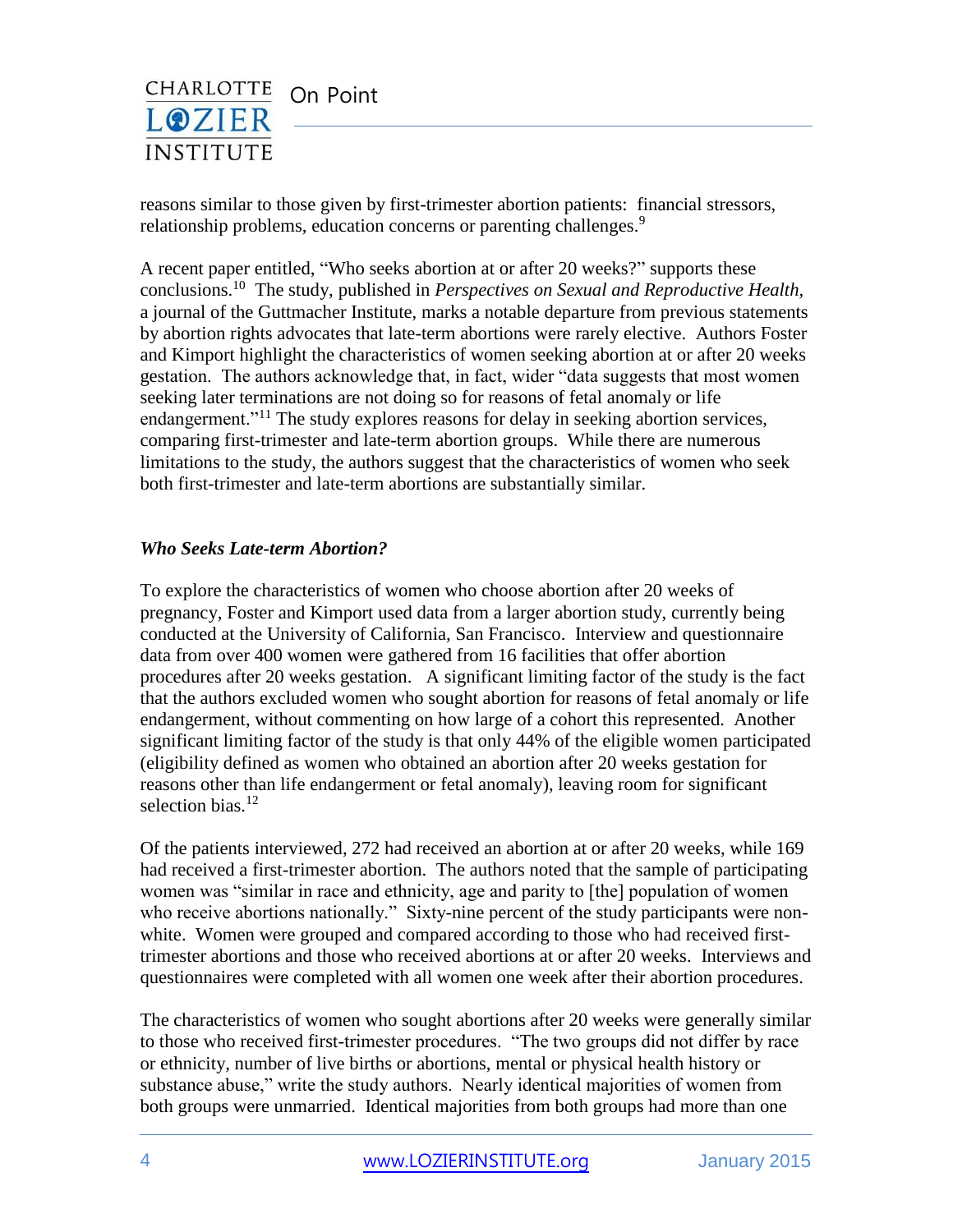

previous live birth. Only small minorities of women in both groups reported heavy drinking, recreational drug use or a history of depression.  $^{13}$ 

The only statistically significant demographic differences between the first-trimester and late-term abortion recipients were age and employment. Seventy-five percent of women from both groups were between ages 20 and 34. However, women ages 20-24 were found more likely than women ages 25-34 to seek late-term abortions. Unemployed women were more likely to seek late-term abortions than employed women. However, among those women who sought a late-term abortion, equal numbers were employed and unemployed. Not surprisingly, women who sought later abortions were more likely than their first-trimester counterparts to have discovered their pregnancy after eight weeks. Yet, a sizeable percentage within the late-term abortion group, nearly 40%, reported that they knew about their pregnancy prior to eight weeks of gestation.<sup>14</sup>

The study results also showed that, on average, women who obtained later abortions took twice as long as their first-trimester counterparts to obtain an abortion after discovering they were pregnant. Among women who received late-term abortions, the average time between pregnancy discovery and obtaining the abortion was over three months (14 weeks). Women receiving first-trimester abortions averaged a period of seven weeks between the time of pregnancy discovery and the time of their abortion.<sup>15</sup> The above results raise obvious questions as to why the timetable for obtaining an abortion was so much longer for women choosing late-term abortions.

As part of the study, participants were asked questions aimed at identifying possible reasons for delay in obtaining their abortion after discovering their pregnancy. The answers from both groups suggest that women share similar reasons for delaying abortion regardless of the gestational age at which they have the procedure. The majority of women in both groups gave at least one reason for delaying their abortion. Both groups cited the same seven reasons for delaying. Women in both groups reported "not knowing about the pregnancy," "trouble deciding about the abortion," and "disagreeing about the abortion with the man involved" with similar frequency.<sup>16</sup>

Among women in the late-term abortion group, the most commonly cited reason for delaying the procedure was "raising money for the procedure and related costs." Two thirds of women in the late-term abortion group gave this reason, compared with onethird of the women in the first-trimester group. It is worth noting that the average prices paid by women in the study were \$2,014 for a late-term abortion compared to \$519 for a first-trimester abortion, suggesting that, paradoxically, delaying for financial reasons required significantly more finances in the end. Women who received late-term abortions also cited "difficulty securing insurance coverage," "difficulty getting to the abortion facility," and "not knowing where to go for an abortion" as delaying reasons more often when compared to the first-trimester group. However, the two groups gave similar answers when asked how many abortion facilities they contacted before finding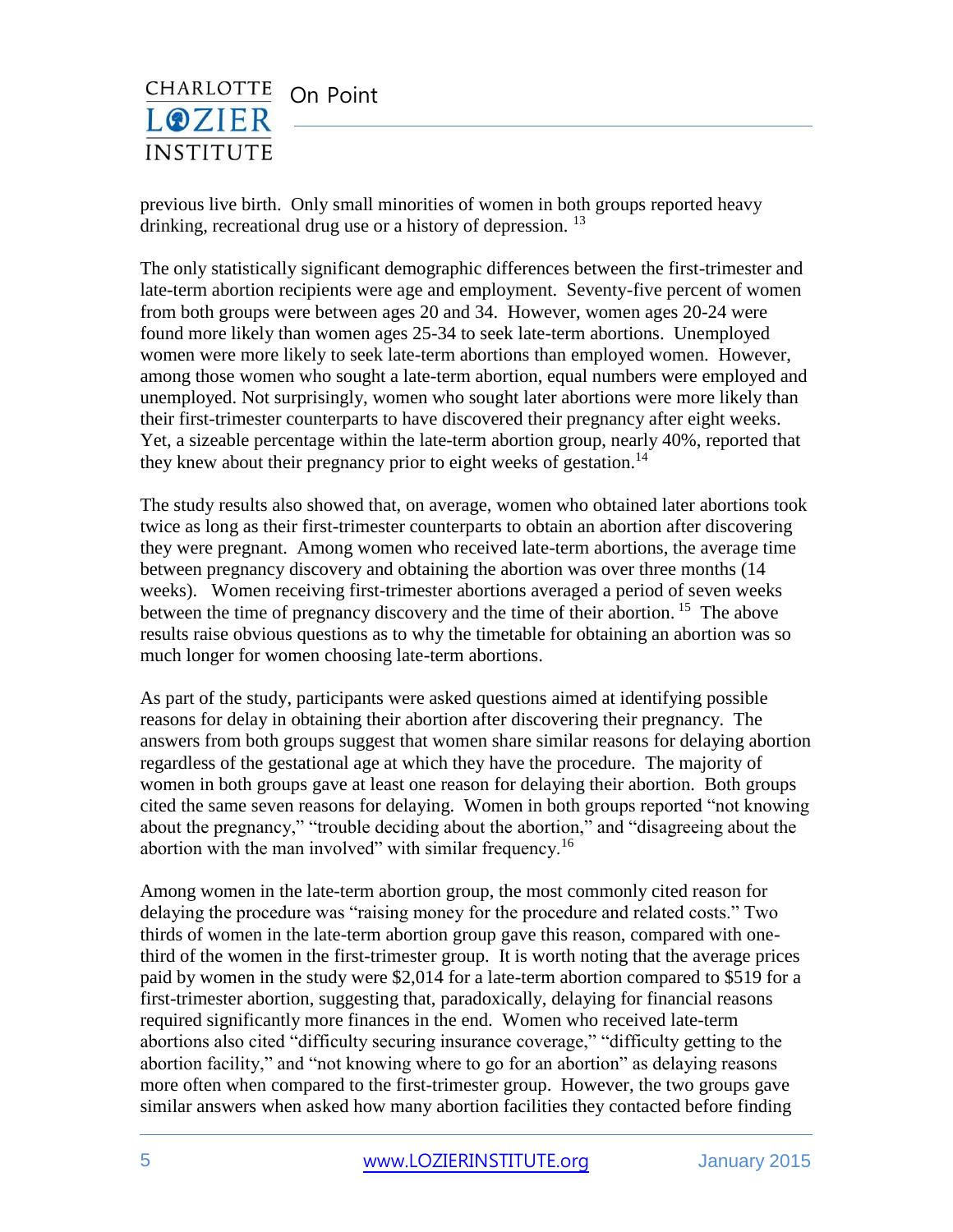

one willing to perform their abortion: the first-trimester group called an average of 1.7 facilities and the late-term group called a similar average of 2.2 facilities.<sup>17</sup>

#### *Conclusions*

Abortion rights advocates have long insisted that late-term abortions are performed only in dire circumstances involving threats to a mother's life or in cases of severe fetal anomaly. However, the above study, despite its limitations, suggests otherwise. The characteristic similarities and delay commonalities observed across first trimester and late-term abortion groups suggest that women who seek abortion share similar characteristics across gestational ages. The stressful circumstances of unprepared pregnancy, single-motherhood, financial pressure and relationship discord are primary concerns that must be addressed for these women. However, these circumstances are not fundamentally alleviated or ameliorated by late-term abortion. Indeed, late-term abortion places these women at greater risk of surgical complications, subsequent preterm birth, and mental health problems, while simultaneously ending the life of an unborn child.<sup>18</sup> As a medical profession and society, we rightly seek alternative, compassionate responses for the women seeking late-term abortion procedures for such challenging yet elective reasons.

*Elizabeth Ann M. Johnson, M.D. is an Associate Scholar for the Charlotte Lozier Institute. Johnson received her A.B.* cum laude *from Princeton University in public policy, and her M.D. from the University of Minnesota Medical School. She is currently a fellow in the Program for Human Rights and Health at the University of Minnesota School of Public Health.*

 $\overline{a}$ 

<sup>&</sup>lt;sup>1</sup> Dilation and evacuation procedures are used for 96% of abortions performed at  $>13$  weeks gestation in the United States. Lohr PA, Hayes JL, Gemzell-Danielsson K[. Surgical versus medical methods for second](http://apps.who.int/rhl/reviews/CD006714.pdf)  [trimester induced abortion.](http://apps.who.int/rhl/reviews/CD006714.pdf) *Cochrane Database of Systematic Reviews.* 2008; Issue 1, Art. No.: CD006714.  $<sup>2</sup>$  The survival of very preterm infants has improved substantially in the past two decades, such that the</sup> gestational age at which at least half of very preterm infants survive has decreased to 23 weeks. Seri I, Evans J. [Limits of viability: definition of the gray zone.](http://www.nature.com/jp/journal/v28/n1s/full/jp200842a.html) *J Perinatol.* 2008;28(Suppl 1):S4–8. <sup>3</sup> [A recent study by the Lozier Institute](http://www.lozierinstitute.org/internationalabortionnorms/) examined gestational limits in 198 countries where abortion is legal; of those countries, only seven, including the United States, permit elective abortion after 20 weeks. <sup>4</sup> Abortions performed after the first trimester have long been recognized to account for a disproportionate amount of abortion-related morbidity and mortality. Similar to other elective surgical or medical procedures, abortion procedures carry inherent risks of infection, bleeding, and damage to other genitourinary and gastrointestinal organs. They carry additional risks of incomplete emptying of the uterus,

cervical laceration, and uterine perforation by the suction cannula or sharp curette. Additionally, abortions performed at later gestations are associated with higher odds of a subsequent preterm birth.